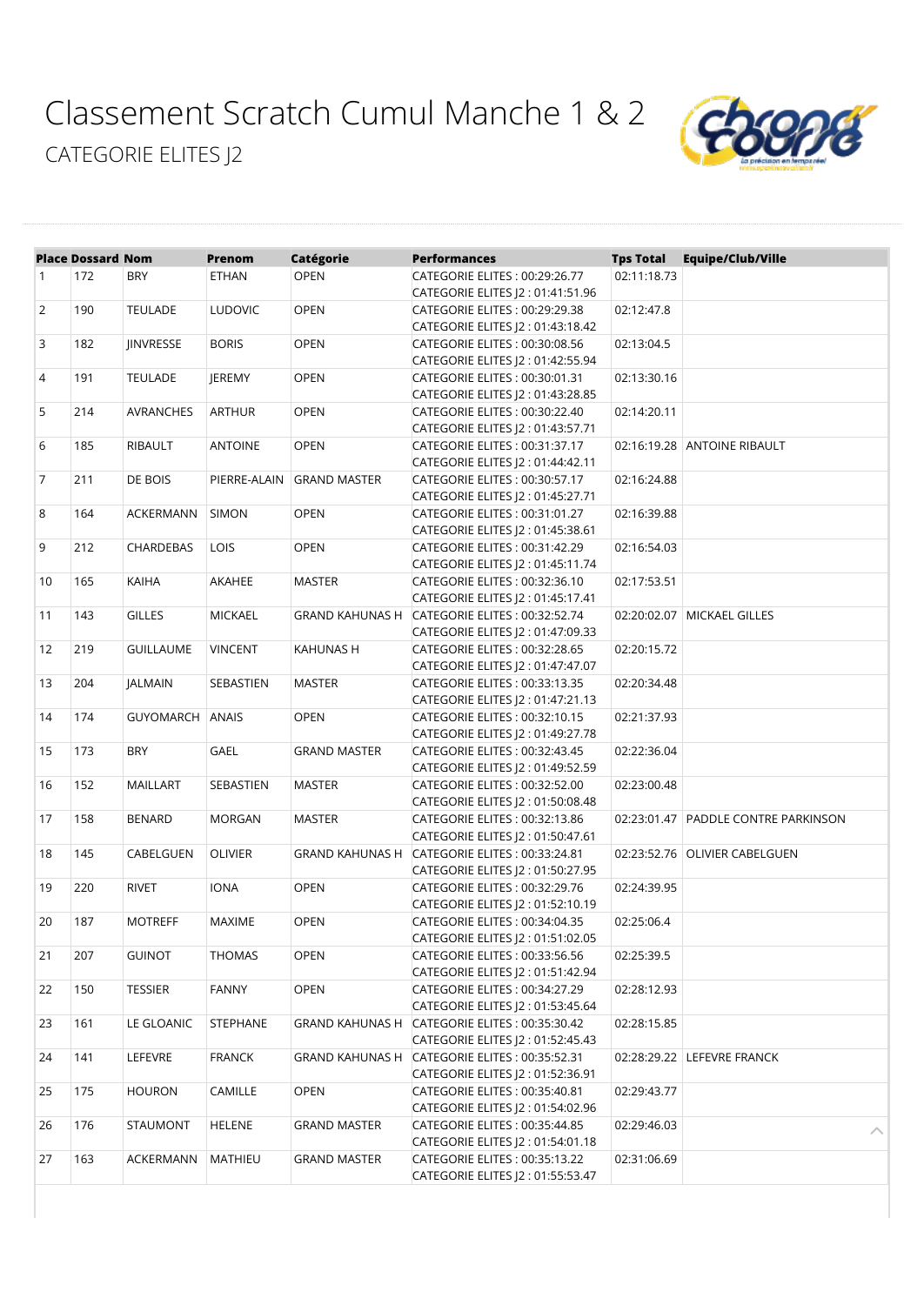|    | <b>Place Dossard Nom</b> |                  | Prenom            | Catégorie              | <b>Performances</b>                                                               | <b>Tps Total</b>     | <b>Equipe/Club/Ville</b>                 |
|----|--------------------------|------------------|-------------------|------------------------|-----------------------------------------------------------------------------------|----------------------|------------------------------------------|
| 28 | 183                      | <b>BOTTI</b>     | <b>ROMAIN</b>     | KAHUNAS H              | CATEGORIE ELITES: 00:35:57.58<br>CATEGORIE ELITES J2: 01:55:19.30                 |                      | 02:31:16.88 ROMAIN BOTTI                 |
| 29 | 192                      | <b>RODIER</b>    | <b>AGATHE</b>     | <b>OPEN</b>            | CATEGORIE ELITES: 00:35:39.27<br>CATEGORIE ELITES  2:01:56:27.77                  | 02:32:07.04          |                                          |
| 30 | 181                      | GUYOMARCH        | <b>VINCENT</b>    |                        | GRAND KAHUNAS H CATEGORIE ELITES: 00:36:29.08<br>CATEGORIE ELITES J2: 01:56:42.52 | 02:33:11.6           | VINCENT GUYOMARCH                        |
| 31 | 149                      | DA DALT          | <b>CHRISTOPHE</b> |                        | GRAND KAHUNAS H CATEGORIE ELITES: 00:35:36.43<br>CATEGORIE ELITES J2: 01:57:50.70 | 02:33:27.13          |                                          |
| 32 | 157                      | <b>TERRIN</b>    | <b>GILLES</b>     | <b>GRAND MASTER</b>    | CATEGORIE ELITES: 00:35:53.29<br>CATEGORIE ELITES  2:01:57:58.62                  | 02:33:51.91          | MORBIHAN PADDLE CLUB                     |
| 33 | 197                      | <b>BROUSTAL</b>  | <b>FLORIANE</b>   | <b>OPEN</b>            | CATEGORIE ELITES: 00:37:32.94<br>CATEGORIE ELITES J2: 01:56:28.35                 | 02:34:01.29          |                                          |
| 34 | 144                      | <b>GILLES</b>    | ENZO              | OPEN                   | CATEGORIE ELITES: 00:36:22.35<br>CATEGORIE ELITES J2: 01:57:53.11                 |                      | 02:34:15.46   ENZO GILLES                |
| 35 | 179                      | CROCHARD         | <b>MARIN</b>      | <b>OPEN</b>            | CATEGORIE ELITES: 00:36:08.13<br>CATEGORIE ELITES J2: 01:58:44.27                 | 02:34:52.4           | CROCHARD                                 |
| 36 | 198                      | <b>DEJA</b>      | ALEXANDRE         | <b>MASTER</b>          | CATEGORIE ELITES: 00:37:06.73<br>CATEGORIE ELITES J2: 01:57:55.43                 |                      | 02:35:02.16 BEG MEIL PADDLE CUP          |
| 37 | 171                      | RAVASCO          | <b>STEPHANE</b>   | KAHUNAS H              | CATEGORIE ELITES: 00:37:03.29<br>CATEGORIE ELITES J2: 01:58:23.50                 | 02:35:26.79          |                                          |
| 38 | 188                      | <b>BOUILLON</b>  | <b>YANNICK</b>    | KAHUNAS H              | CATEGORIE ELITES: 00:37:15.00<br>CATEGORIE ELITES J2: 01:58:18.26                 |                      | 02:35:33.26 US CHANGE 53 STAND UP PADDLE |
| 39 | 156                      | <b>BEUVRY</b>    | ERIC              | KAHUNAS H              | CATEGORIE ELITES: 00:36:56.22<br>CATEGORIE ELITES J2: 01:58:37.70                 | 02:35:33.92          |                                          |
| 40 | 168                      | <b>LENOIR</b>    | <b>FREDERIC</b>   |                        | GRAND KAHUNAS H CATEGORIE ELITES: 00:37:30.13<br>CATEGORIE ELITES J2: 01:58:03.86 | 02:35:33.99          |                                          |
| 41 | 169                      | <b>BERTHE</b>    | SANDRINE          | <b>MASTER</b>          | CATEGORIE ELITES: 00:36:52.52<br>CATEGORIE ELITES J2: 01:58:54.41                 |                      | 02:35:46.93 SANDRINE BERTHE              |
| 42 | 210                      | <b>RONGIERAS</b> | <b>FREDERIC</b>   |                        | GRAND KAHUNAS H CATEGORIE ELITES: 00:37:10.54<br>CATEGORIE ELITES J2: 01:58:40.91 | 02:35:51.45          |                                          |
| 43 | 155                      | ABRASSART        | <b>MAXIME</b>     | <b>OPEN</b>            | CATEGORIE ELITES: 00:36:45.81<br>CATEGORIE ELITES J2: 01:59:44.95                 | 02:36:30.76          |                                          |
| 44 | 184                      | LERAY            | <b>TONY</b>       | KAHUNAS H              | CATEGORIE ELITES: 00:37:37.65<br>CATEGORIE ELITES J2: 01:58:55.41                 |                      | 02:36:33.06 CANOE KAYAK PADDLE VERTOU    |
| 45 | 196                      | <b>ROCHAS</b>    | <b>YANN</b>       | <b>GRAND MASTER</b>    | CATEGORIE ELITES: 00:38:26.53<br>CATEGORIE ELITES J2: 01:59:59.00                 |                      | 02:38:25.53 YANN ROCHAS                  |
| 46 | 206                      | <b>MICHELOT</b>  | <b>FREDERIC</b>   | KAHUNAS H              | CATEGORIE ELITES: 00:37:53.28<br>CATEGORIE ELITES J2: 02:01:16.81                 |                      | 02:39:10.09 FREDERIC MICHELOT            |
| 47 | 193                      | <b>MOLINERO</b>  | <b>HERVE</b>      | <b>GRAND KAHUNAS H</b> | CATEGORIE ELITES: 00:38:36.57<br>CATEGORIE ELITES J2:02:00:55.29                  | 02:39:31.86 MOLINERO |                                          |
| 48 | 186                      | <b>MOTREFF</b>   | PHILIPPE          |                        | GRAND KAHUNAS H CATEGORIE ELITES: 00:38:17.18<br>CATEGORIE ELITES  2:02:01:31.85  | 02:39:49.03          |                                          |
| 49 | 195                      | MARIE            | <b>BRUNO</b>      |                        | GRAND KAHUNAS H CATEGORIE ELITES: 00:38:33.45<br>CATEGORIE ELITES J2: 02:01:57.25 | 02:40:30.7           |                                          |
| 50 | 217                      | LEZER            | LAETITIA          | KAHUNAS F              | CATEGORIE ELITES: 00:41:22.88<br>CATEGORIE ELITES J2: 01:59:53.50                 | 02:41:16.38          |                                          |
| 51 | 178                      | PELLETIER        | LOLA              | <b>OPEN</b>            | CATEGORIE ELITES: 00:38:06.50<br>CATEGORIE ELITES J2: 02:05:08.51                 | 02:43:15.01          |                                          |
| 52 | 288                      | DE WITT          | ALEXANDER         | KAHUNAS H              | CATEGORIE ELITES: 00:39:31.66<br>CATEGORIE ELITES  2:02:04:04.21                  | 02:43:35.87          |                                          |
| 53 | 136                      | LEVALLOIS        | FABIENNE          | KAHUNAS F              | CATEGORIE ELITES: 00:40:16.27<br>CATEGORIE ELITES J2:02:03:42.35                  | 02:43:58.62          |                                          |
| 54 | 177                      | PELLETIER        | LAURE             | <b>KAHUNAS F</b>       | CATEGORIE ELITES: 00:38:19.97<br>CATEGORIE ELITES J2: 02:06:21.05                 | 02:44:41.02          |                                          |
| 55 | 137                      | MELGUEN          | MARIE             | <b>GRAND KAHUNAS F</b> | CATEGORIE ELITES: 00:39:34.66<br>CATEGORIE ELITES J2: 02:06:14.68                 | 02:45:49.34          |                                          |
| 56 | 146                      | CHABROL          | <b>DAMIEN</b>     | <b>GRAND MASTER</b>    | CATEGORIE ELITES: 00:39:27.04<br>CATEGORIE ELITES J2: 02:10:21.94                 | 02:49:48.98 CHABROL  |                                          |
| 57 | 209                      | CHATELAIN        | <b>CHRISTOPHE</b> | KAHUNAS H              | CATEGORIE ELITES: 00:40:07.09<br>CATEGORIE ELITES J2 : 02:13:41.79                | 02:53:48.88          |                                          |
| 58 | 194                      | MARIE            | GERALDINE         | <b>KAHUNAS F</b>       | CATEGORIE ELITES: 00:41:07.58<br>CATEGORIE ELITES J2: 02:13:36.12                 | 02:54:43.7           | ᄉ                                        |
| 59 | 162                      | ROUDAUT          | MAGALI            | <b>KAHUNAS F</b>       | CATEGORIE ELITES: 00:43:38.84<br>CATEGORIE ELITES J2: 02:14:07.59                 | 02:57:46.43          |                                          |